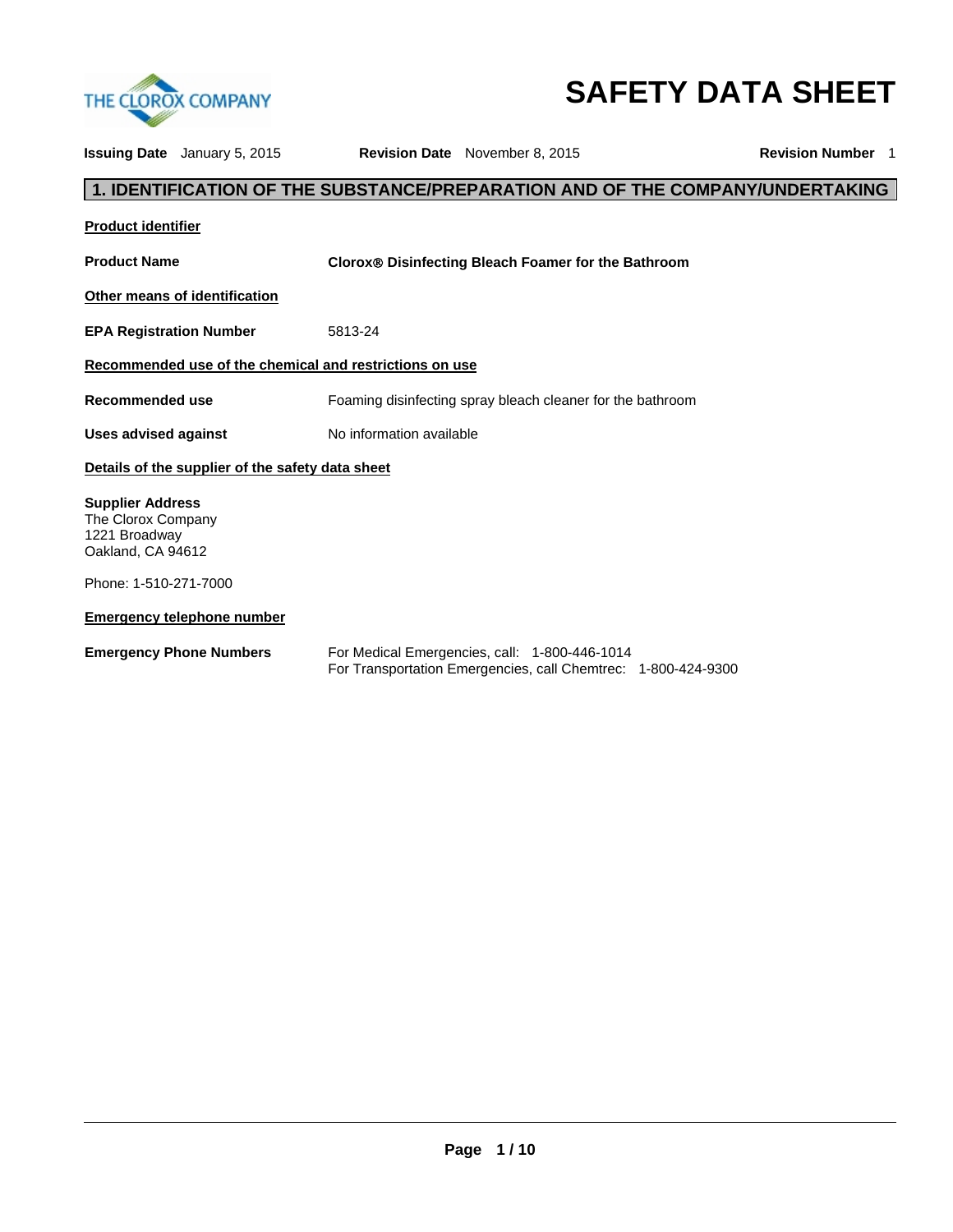## **2. HAZARDS IDENTIFICATION**

#### **Classification**

This chemical is considered hazardous by the 2012 OSHA Hazard Communication Standard (29 CFR 1910.1200).

| <b>Skin</b><br>corres<br>n/irritation<br>്ധാധ                 | ----<br>. . |
|---------------------------------------------------------------|-------------|
| <b>Serious</b><br><b>irritation</b><br>nage/eve<br>eve<br>aar | -יר<br>ערנ  |

#### **GHS Label elements, including precautionary statements**

#### **Emergency Overview**

| <b>Signal word</b>                                                                       | Warning                         |                               |
|------------------------------------------------------------------------------------------|---------------------------------|-------------------------------|
| <b>Hazard Statements</b><br>Causes mild skin irritation<br>Causes serious eye irritation |                                 |                               |
| $\langle ! \rangle$                                                                      |                                 |                               |
| Clear, pale yellow<br>Appearance                                                         | <b>Physical State</b><br>Liquid | Citrus, lemon, bleach<br>Odor |

#### **Precautionary Statements - Prevention**

Wash hands and any exposed skin thoroughly after handling. Wear eye protection/face protection such as safety glasses.

#### **Precautionary Statements - Response**

If in eyes: Rinse cautiously with water for several minutes. Remove contact lenses, if present and easy to do. Continue rinsing. If eye irritation persists: Get medical advice/attention. If skin irritation occurs: Get medical advice/attention.

#### **Precautionary Statements - Storage**

None

#### **Precautionary Statements - Disposal**

None

#### **Hazards not otherwise classified (HNOC)**

The following medical conditions may be aggravated by exposure to high concentrations of vapor or mist: heart conditions or chronic respiratory problems such as asthma, emphysema, or obstructive lung disease.

#### **Unknown Toxicity**

0.085% of the mixture consists of ingredient(s) of unknown toxicity

#### **Other information**

Toxic to aquatic life with long lasting effects Very toxic to aquatic life

#### **Interactions with Other Chemicals**

Reacts with other household chemicals such as products containing ammonia, toilet bowl cleaners, rust removers, vinegar, or acids to produce hazardous gases, such as chlorine and other chlorinated compounds.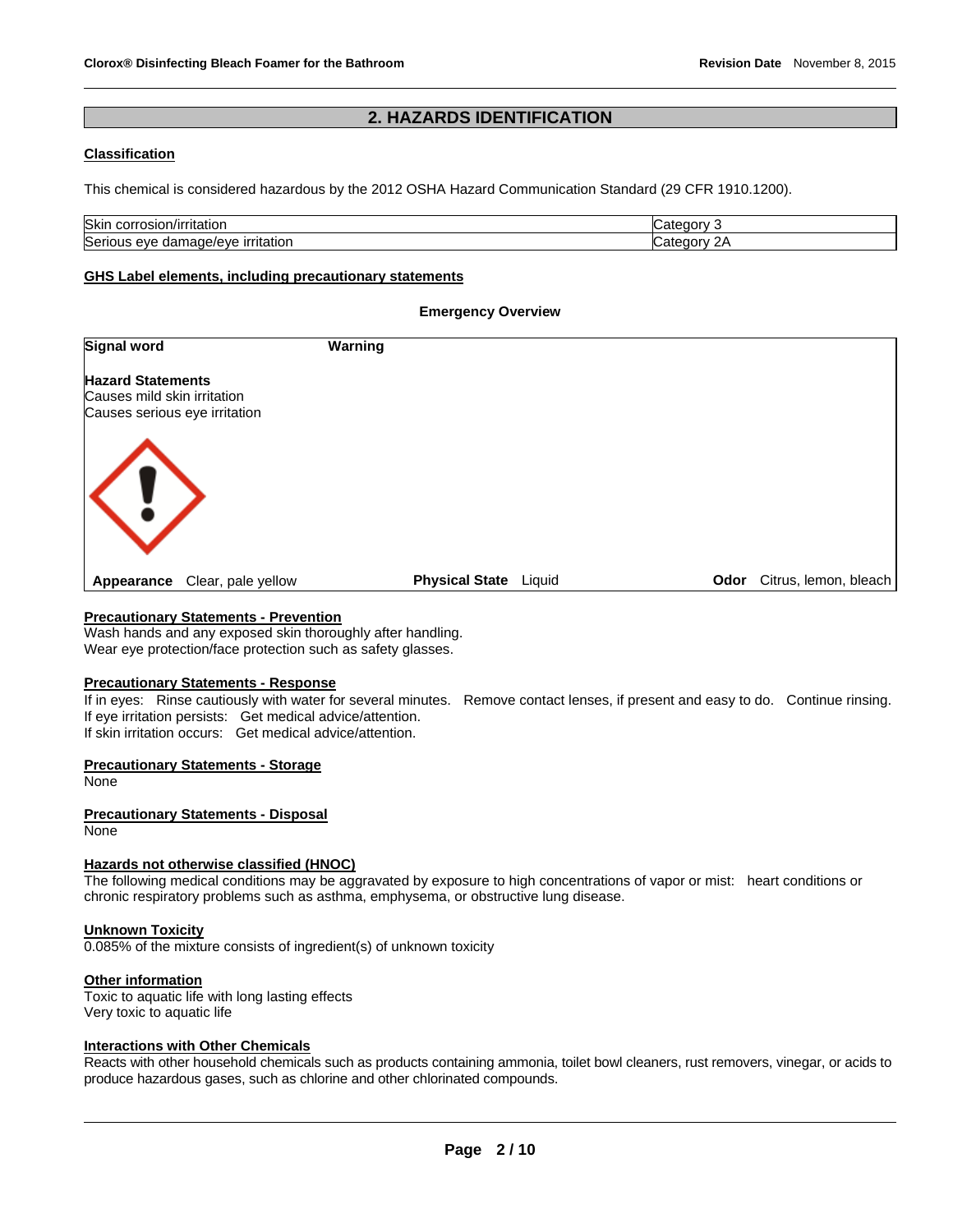## **3. COMPOSITION/INFORMATION ON INGREDIENTS**

| <b>Chemical Name</b>                                                              |                                                                                                                                                                                                                                                                                              | <b>CAS-No</b>                                                                              | Weight %  | <b>Trade Secret</b> |
|-----------------------------------------------------------------------------------|----------------------------------------------------------------------------------------------------------------------------------------------------------------------------------------------------------------------------------------------------------------------------------------------|--------------------------------------------------------------------------------------------|-----------|---------------------|
| Sodium hypochlorite                                                               |                                                                                                                                                                                                                                                                                              | 7681-52-9                                                                                  | $1 - 5$   |                     |
| Sodium hydroxide                                                                  |                                                                                                                                                                                                                                                                                              | 1310-73-2                                                                                  | $0.1 - 1$ | $\star$             |
|                                                                                   |                                                                                                                                                                                                                                                                                              | * The exact percentage (concentration) of composition has been withheld as a trade secret. |           |                     |
|                                                                                   |                                                                                                                                                                                                                                                                                              | <b>4. FIRST AID MEASURES</b>                                                               |           |                     |
| <b>First aid measures</b>                                                         |                                                                                                                                                                                                                                                                                              |                                                                                            |           |                     |
| <b>General Advice</b><br>Show this safety data sheet to the doctor in attendance. |                                                                                                                                                                                                                                                                                              |                                                                                            |           |                     |
| <b>Eye Contact</b>                                                                | Rinse immediately with plenty of water, also under the eyelids, for at least 15 minutes.<br>Remove contact lenses, if present and easy to do. Continue rinsing. Keep eye wide open<br>while rinsing. Do not rub affected area. Get medical attention if irritation develops and<br>persists. |                                                                                            |           |                     |
| <b>Skin Contact</b>                                                               | Take off contaminated clothing. Rinse skin immediately with plenty of water for 15-20<br>minutes. If irritation develops, call a doctor.                                                                                                                                                     |                                                                                            |           |                     |
| <b>Inhalation</b>                                                                 | Move to fresh air. If breathing is affected, call a doctor.                                                                                                                                                                                                                                  |                                                                                            |           |                     |
| Ingestion                                                                         | Call a poison control center or doctor immediately. Have person sip a glassful of water if<br>able to swallow. DO NOT induce vomiting unless told to do so by a poison control center or<br>doctor.                                                                                          |                                                                                            |           |                     |
| <b>Protection of First-aiders</b>                                                 | Avoid contact with skin, eyes or clothing. Use personal protective equipment as required.<br>Wear personal protective clothing (see section 8).                                                                                                                                              |                                                                                            |           |                     |
| Most important symptoms and effects, both acute and delayed                       |                                                                                                                                                                                                                                                                                              |                                                                                            |           |                     |
| <b>Most Important Symptoms and</b><br><b>Effects</b>                              | Stinging and irritation of eyes.                                                                                                                                                                                                                                                             |                                                                                            |           |                     |
| Indication of any immediate medical attention and special treatment needed        |                                                                                                                                                                                                                                                                                              |                                                                                            |           |                     |
| <b>Notes to Physician</b>                                                         | Treat symptomatically.                                                                                                                                                                                                                                                                       |                                                                                            |           |                     |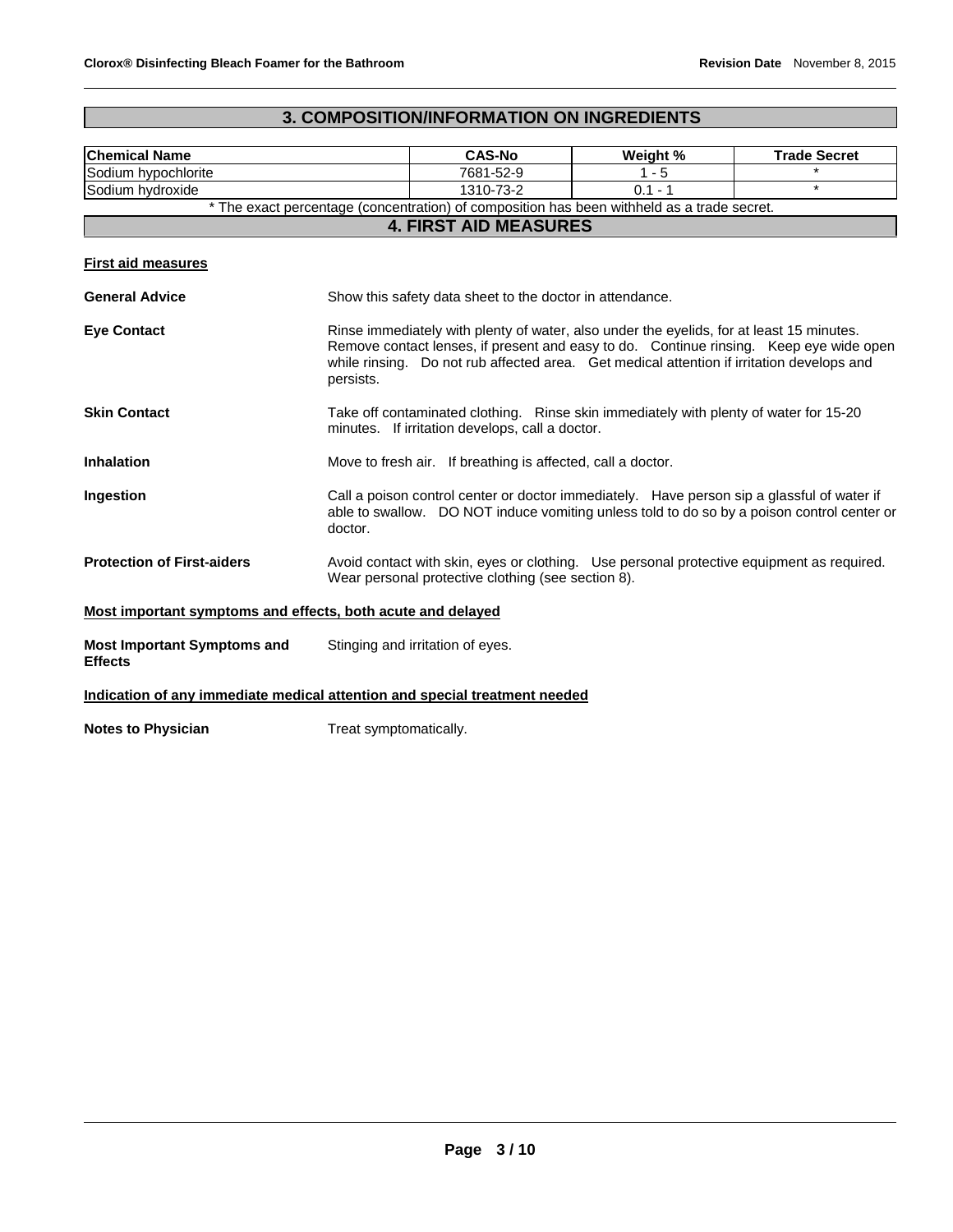## **5. FIRE-FIGHTING MEASURES**

#### **Suitable Extinguishing Media**

Use extinguishing measures that are appropriate to local circumstances and the surrounding environment.

#### **Unsuitable Extinguishing Media**

CAUTION: Use of water spray when fighting fire may be inefficient.

#### **Specific Hazards Arising from the Chemical**

No information available.

#### **Explosion Data**

**Sensitivity to Mechanical Impact** None.

**Sensitivity to Static Discharge Mone.** 

#### **Protective equipment and precautions for firefighters**

As in any fire, wear self-contained breathing apparatus pressure-demand, MSHA/NIOSH (approved or equivalent) and full protective gear.

#### **6. ACCIDENTAL RELEASE MEASURES**

#### **Personal precautions, protective equipment and emergency procedures**

| <b>Personal Precautions</b>                          | Avoid contact with eyes, skin, and clothing. Use personal protective equipment as required.                                                                             |
|------------------------------------------------------|-------------------------------------------------------------------------------------------------------------------------------------------------------------------------|
| <b>Other Information</b>                             | Refer to protective measures listed in Sections 7 and 8.                                                                                                                |
| <b>Environmental precautions</b>                     |                                                                                                                                                                         |
| <b>Environmental Precautions</b>                     | See Section 12 for ecological Information.                                                                                                                              |
| Methods and material for containment and cleaning up |                                                                                                                                                                         |
| <b>Methods for Containment</b>                       | Prevent further leakage or spillage if safe to do so.                                                                                                                   |
| <b>Methods for Cleaning Up</b>                       | Absorb and containerize. Wash residual down to sanitary sewer. Contact the sanitary<br>treatment facility in advance to assure ability to process washed-down material. |
|                                                      | <b>7. HANDLING AND STORAGE</b>                                                                                                                                          |
|                                                      |                                                                                                                                                                         |

## **Precautions for safe handling** Handling **Handle in accordance with good industrial hygiene and safety practice. Avoid contact with Avoid contact with** skin, eyes or clothing. Do not eat, drink or smoke when using this product. **Conditions for safe storage, including any incompatibilities**

| <b>Storage</b>        | Keep containers tightly closed in a dry, cool and well-ventilated place.             |
|-----------------------|--------------------------------------------------------------------------------------|
| Incompatible Products | Products containing ammonia, toilet bowl cleaners, rust removers, vinegar, or acids. |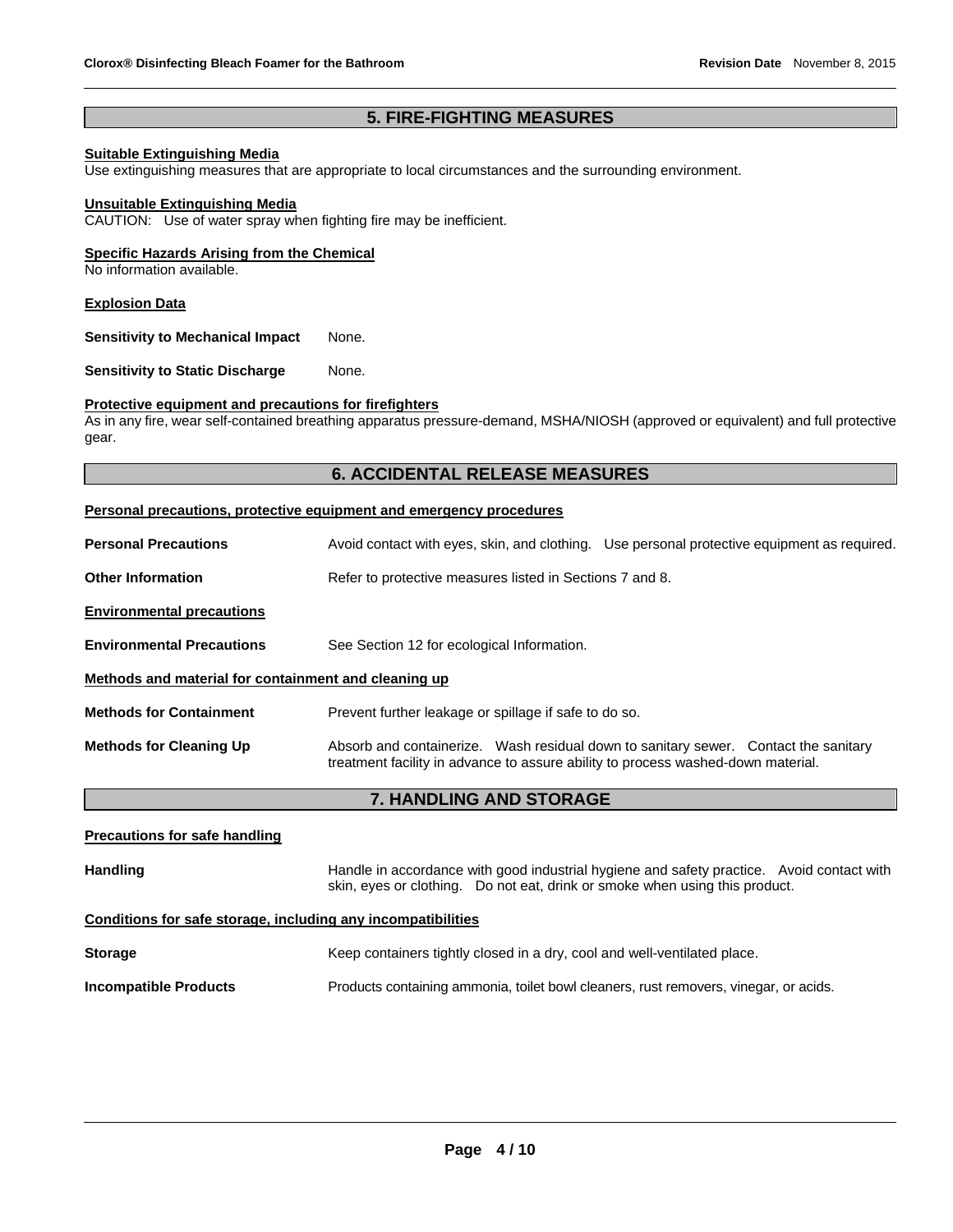## **8. EXPOSURE CONTROLS/PERSONAL PROTECTION**

#### **Control parameters**

#### **Exposure Guidelines**

| <b>Chemical Name</b>             | <b>ACGIH TLV</b>            | <b>OSHA PEL</b>         | <b>NIOSH IDLH</b>                               |
|----------------------------------|-----------------------------|-------------------------|-------------------------------------------------|
| Sodium hypochlorite<br>7681-52-9 | None                        | None                    | None                                            |
| Sodium hydroxide<br>1310-73-2    | Ceiling: $2 \text{ mg/m}^3$ | TWA: $2 \text{ mg/m}^3$ | IDLH: 10 $mg/m3$<br>Ceiling: $2 \text{ mg/m}^3$ |

*ACGIH TLV: American Conference of Governmental Industrial Hygienists - Threshold Limit Value. OSHA PEL: Occupational Safety and Health Administration - Permissible Exposure Limits. NIOSH IDLH: Immediately Dangerous to Life or Health.* 

#### **Appropriate engineering controls**

| <b>Engineering Measures</b>     | Showers<br>Eyewash stations<br>Ventilation systems                                                                                                                                                                                                                                                                               |  |  |  |
|---------------------------------|----------------------------------------------------------------------------------------------------------------------------------------------------------------------------------------------------------------------------------------------------------------------------------------------------------------------------------|--|--|--|
|                                 | Individual protection measures, such as personal protective equipment                                                                                                                                                                                                                                                            |  |  |  |
| <b>Eye/Face Protection</b>      | If splashes are likely to occur: Wear safety glasses with side shields (or goggles).<br>None<br>required for consumer use.                                                                                                                                                                                                       |  |  |  |
| <b>Skin and Body Protection</b> | Wear protective gloves and protective clothing.                                                                                                                                                                                                                                                                                  |  |  |  |
| <b>Respiratory Protection</b>   | If exposure limits are exceeded or irritation is experienced, NIOSH/MSHA approved<br>respiratory protection should be worn. Positive-pressure supplied air respirators may be<br>required for high airborne contaminant concentrations. Respiratory protection must be<br>provided in accordance with current local regulations. |  |  |  |
| <b>Hygiene Measures</b>         | Remove and wash contaminated clothing before re-use. Avoid contact with skin, eyes or<br>clothing. Do not eat, drink or smoke when using this product.                                                                                                                                                                           |  |  |  |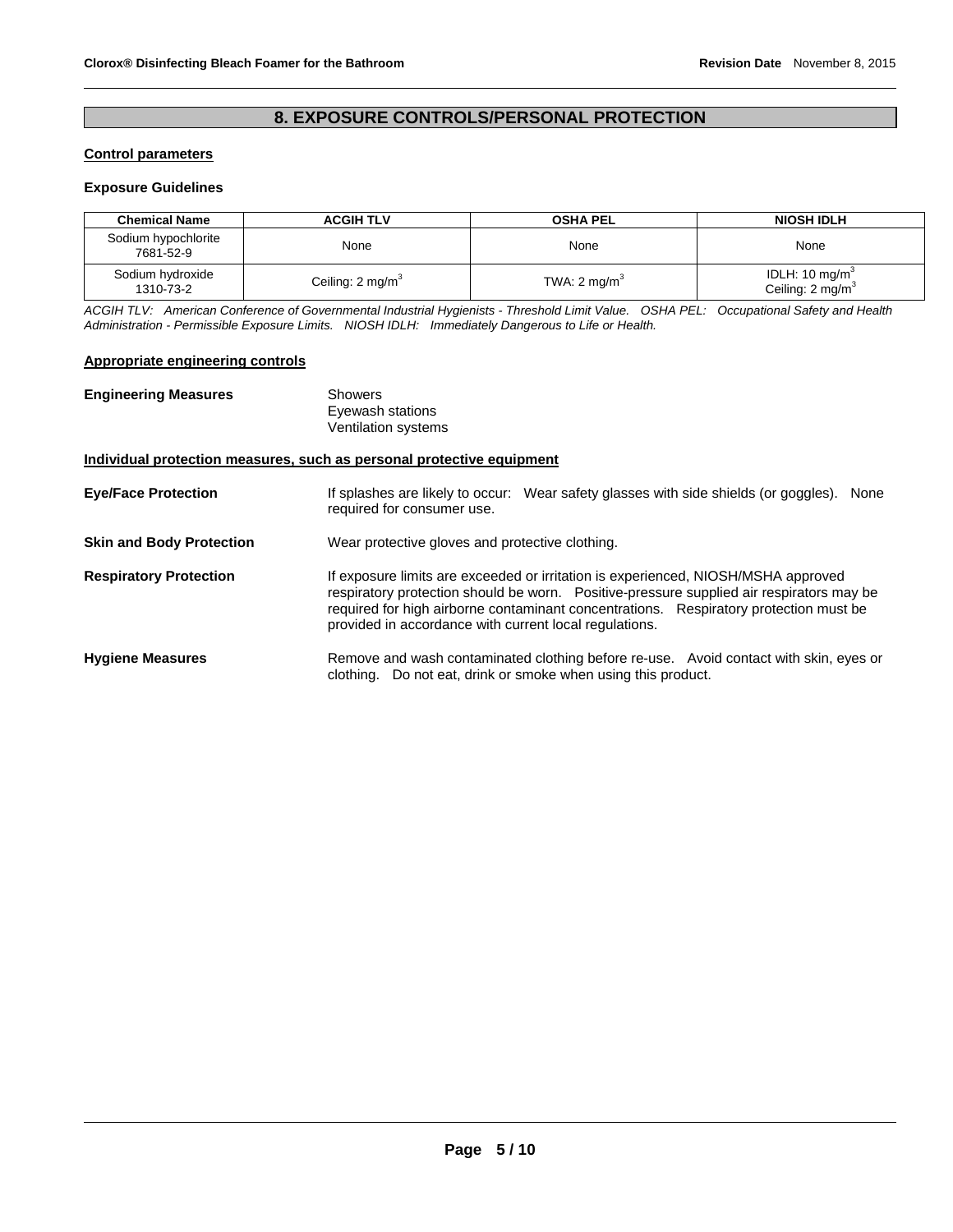## **9. PHYSICAL AND CHEMICAL PROPERTIES**

## **Physical and Chemical Properties**

| <b>Physical State</b>                                   | Liquid            |                       |                          |
|---------------------------------------------------------|-------------------|-----------------------|--------------------------|
| Appearance                                              | Clear             | Odor                  | Citrus, lemon, bleach    |
| Color                                                   | Pale yellow       | <b>Odor Threshold</b> | No information available |
|                                                         |                   |                       |                          |
| <b>Property</b>                                         | <b>Values</b>     | <b>Remarks/Method</b> |                          |
| рH                                                      | $12.4 - 12.8$     | None known            |                          |
| Melting/freezing point                                  | No data available | None known            |                          |
| Boiling point / boiling range                           | No data available | None known            |                          |
| <b>Flash Point</b>                                      | Not flammable     | None known            |                          |
| <b>Evaporation rate</b>                                 | No data available | None known            |                          |
| Flammability (solid, gas)                               | No data available | None known            |                          |
| <b>Flammability Limits in Air</b>                       |                   |                       |                          |
| <b>Upper flammability limit</b>                         | No data available | None known            |                          |
| <b>Lower flammability limit</b>                         | No data available | None known            |                          |
| Vapor pressure                                          | No data available | None known            |                          |
| Vapor density                                           | No data available | None known            |                          |
| <b>Specific Gravity</b>                                 | $-1.04$           | None known            |                          |
| <b>Water Solubility</b>                                 | Soluble in water  | None known            |                          |
| Solubility in other solvents                            | No data available | None known            |                          |
| Partition coefficient: n-octanol/waterNo data available |                   | None known            |                          |
| <b>Autoignition temperature</b>                         | No data available | None known            |                          |
| <b>Decomposition temperature</b>                        | No data available | None known            |                          |
| <b>Kinematic viscosity</b>                              | No data available | None known            |                          |
| <b>Dynamic viscosity</b>                                | No data available | None known            |                          |
| <b>Explosive Properties</b>                             | Not explosive     |                       |                          |
| <b>Oxidizing Properties</b>                             | No data available |                       |                          |
| <b>Other Information</b>                                |                   |                       |                          |
| <b>Softening Point</b>                                  | No data available |                       |                          |
| <b>VOC Content (%)</b>                                  | No data available |                       |                          |
| <b>Particle Size</b>                                    | No data available |                       |                          |
|                                                         |                   |                       |                          |
| <b>Particle Size Distribution</b>                       | No data available |                       |                          |

## **10. STABILITY AND REACTIVITY**

#### **Reactivity**

Reacts with other household chemicals such as products containing ammonia, toilet bowl cleaners, rust removers, vinegar, or acids to produce hazardous gases, such as chlorine and other chlorinated compounds.

#### **Chemical stability**

Stable under recommended storage conditions.

#### **Possibility of Hazardous Reactions**

None under normal processing.

#### **Conditions to avoid**

None known based on information supplied.

## **Incompatible materials**

Products containing ammonia, toilet bowl cleaners, rust removers, vinegar, or acids.

#### **Hazardous Decomposition Products**

None known based on information supplied.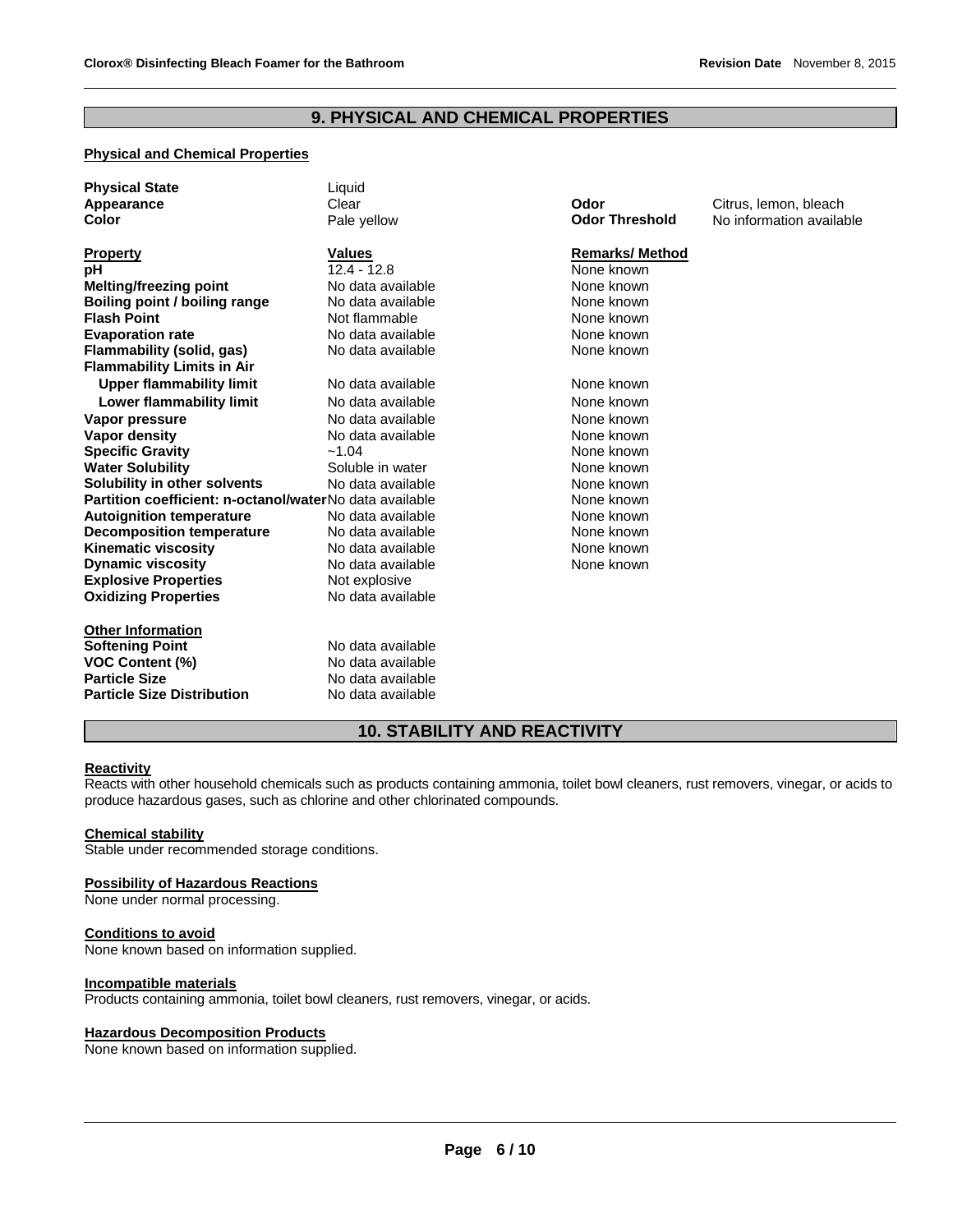## **11. TOXICOLOGICAL INFORMATION**

#### **Information on likely routes of exposure**

#### **Product Information** .

| <b>Inhalation</b>   | Exposure to vapor or mist may irritate respiratory tract.                                                         |
|---------------------|-------------------------------------------------------------------------------------------------------------------|
| <b>Eye Contact</b>  | May cause eye irritation.                                                                                         |
| <b>Skin Contact</b> | Prolonged contact may cause irritation.                                                                           |
| Ingestion           | Ingestion may cause irritation to mucous membranes and gastrointestinal tract, nausea,<br>vomiting, and diarrhea. |

#### **Component Information**

| <b>Chemical Name</b>             | LD50 Oral        | <b>LD50 Dermal</b>    | <b>LC50 Inhalation</b> |
|----------------------------------|------------------|-----------------------|------------------------|
| Sodium hypochlorite<br>7681-52-9 | 8200 mg/kg (Rat) | >10000 mg/kg (Rabbit) |                        |
| Sodium hydroxide<br>1310-73-2    |                  | 1350 mg/kg (Rabbit)   |                        |

#### **Information on toxicological effects**

**Symptoms May cause redness and tearing of the eyes.** 

#### **Delayed and immediate effects as well as chronic effects from short and long-term exposure**

**Sensitization No information available.** 

**Mutagenic Effects** No information available.

**Carcinogenicity** The table below indicates whether each agency has listed any ingredient as a carcinogen.

| <b>Chemical Name</b>                                   | <b>ACGIH</b> | ᄭᅃᄭ                         | <b>NTP</b> | OCHA<br>אחטי |
|--------------------------------------------------------|--------------|-----------------------------|------------|--------------|
| hvpochlorite<br>iodium<br>э.<br>7681<br>EQ O<br>ש-∠כ-ו |              | Group<br>$\mathbf{r}$<br>__ |            |              |

*IARC (International Agency for Research on Cancer) Group 3 - Not Classifiable as to Carcinogenicity in Humans* 

| <b>Reproductive Toxicity</b>                                                              | No information available.                                                                                                       |
|-------------------------------------------------------------------------------------------|---------------------------------------------------------------------------------------------------------------------------------|
| <b>STOT - single exposure</b>                                                             | No information available.                                                                                                       |
| <b>STOT - repeated exposure</b><br><b>Chronic Toxicity</b><br><b>Target Organ Effects</b> | No information available.<br>Carcinogenic potential is unknown.<br>Respiratory system, eyes, skin, gastrointestinal tract (GI). |
| <b>Aspiration Hazard</b>                                                                  | No information available.                                                                                                       |

#### **Numerical measures of toxicity - Product Information**

**The following values are calculated based on chapter 3.1 of the GHS document** Not applicable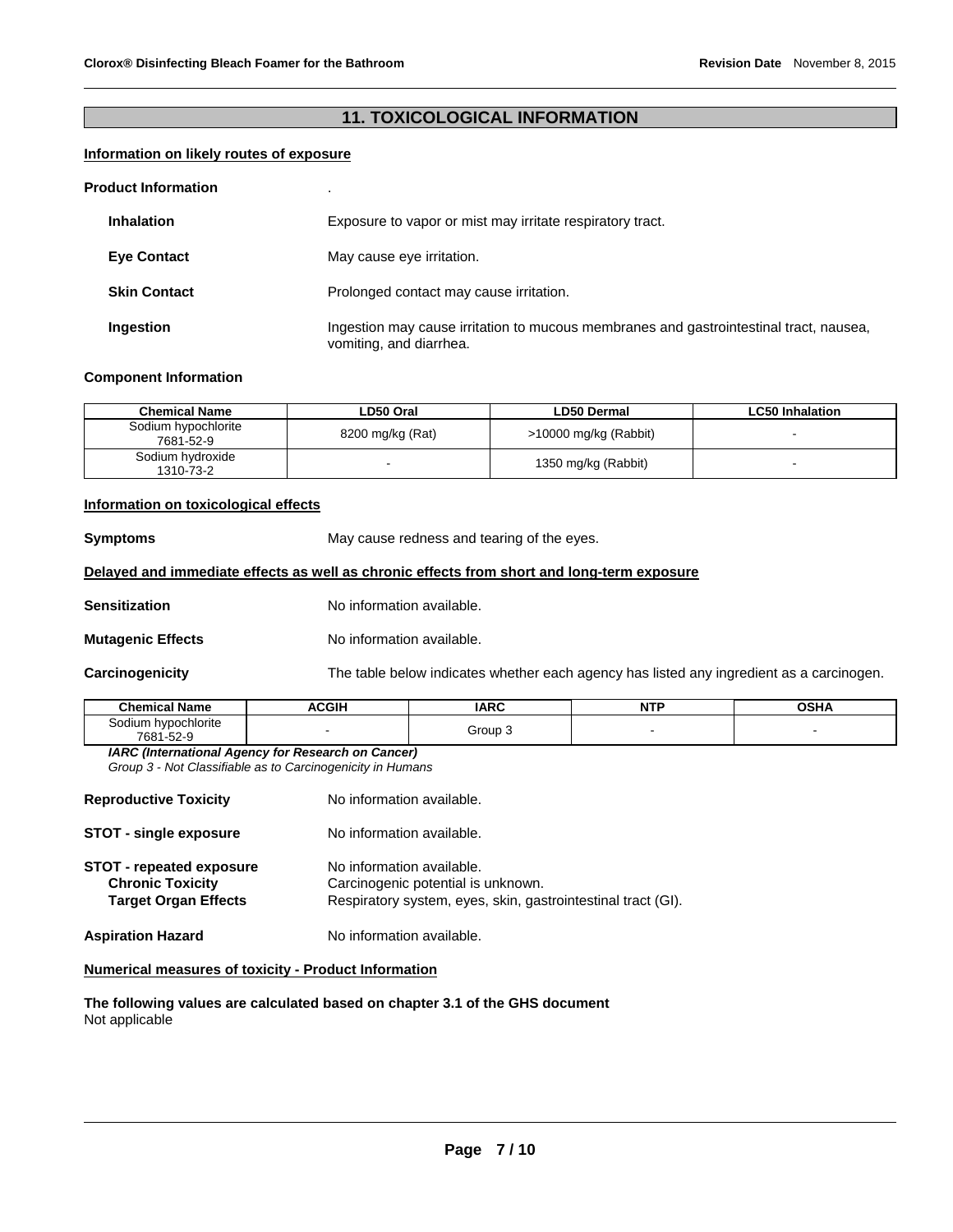## **12. ECOLOGICAL INFORMATION**

## **Ecotoxicity**

Very toxic to aquatic life. Toxic to aquatic life with long lasting effects.

#### **Persistence and Degradability**

No information available.

#### **Bioaccumulation**

No information available.

## **Other adverse effects**

No information available.

#### **13. DISPOSAL CONSIDERATIONS**

#### **Disposal methods**

Dispose of in accordance with all applicable federal, state, and local regulations.

#### **Contaminated Packaging**

Do not reuse empty containers. Dispose of in accordance with all applicable federal, state, and local regulations.

| <b>14. TRANSPORT INFORMATION</b> |                                                                                                  |  |  |  |
|----------------------------------|--------------------------------------------------------------------------------------------------|--|--|--|
| <u>DOT</u>                       | Not restricted.                                                                                  |  |  |  |
| <b>TDG</b>                       | Not restricted for road or rail.                                                                 |  |  |  |
| <b>ICAO</b>                      | Not restricted, as per Special Provision A197, Environmentally Hazardous Substance<br>exception. |  |  |  |
| <b>IATA</b>                      | Not restricted, as per Special Provision A197, Environmentally Hazardous Substance<br>exception. |  |  |  |
| <b>IMDG/IMO</b>                  | Not restricted, as per IMDG Code 2.10.2.7, Marine Pollutant exception.                           |  |  |  |
|                                  | <b>DECULATODY INFORMATION</b><br><i><b>AC</b></i>                                                |  |  |  |

#### **15. REGULATORY INFORMATION**

#### **Chemical Inventories**

| <b>TSCA</b>     | All components of this product are either on the TSCA 8(b) Inventory or otherwise exempt |
|-----------------|------------------------------------------------------------------------------------------|
|                 | from listing.                                                                            |
| <b>DSL/NDSL</b> | All components are on the DSL or NDSL.                                                   |

**TSCA** - United States Toxic Substances Control Act Section 8(b) Inventory **DSL/NDSL** - Canadian Domestic Substances List/Non-Domestic Substances List

#### **U.S. Federal Regulations**

#### **SARA 313**

Section 313 of Title III of the Superfund Amendments and Reauthorization Act of 1986 (SARA). This product does not contain any chemicals which are subject to the reporting requirements of the Act and Title 40 of the Code of Federal Regulations, Part 372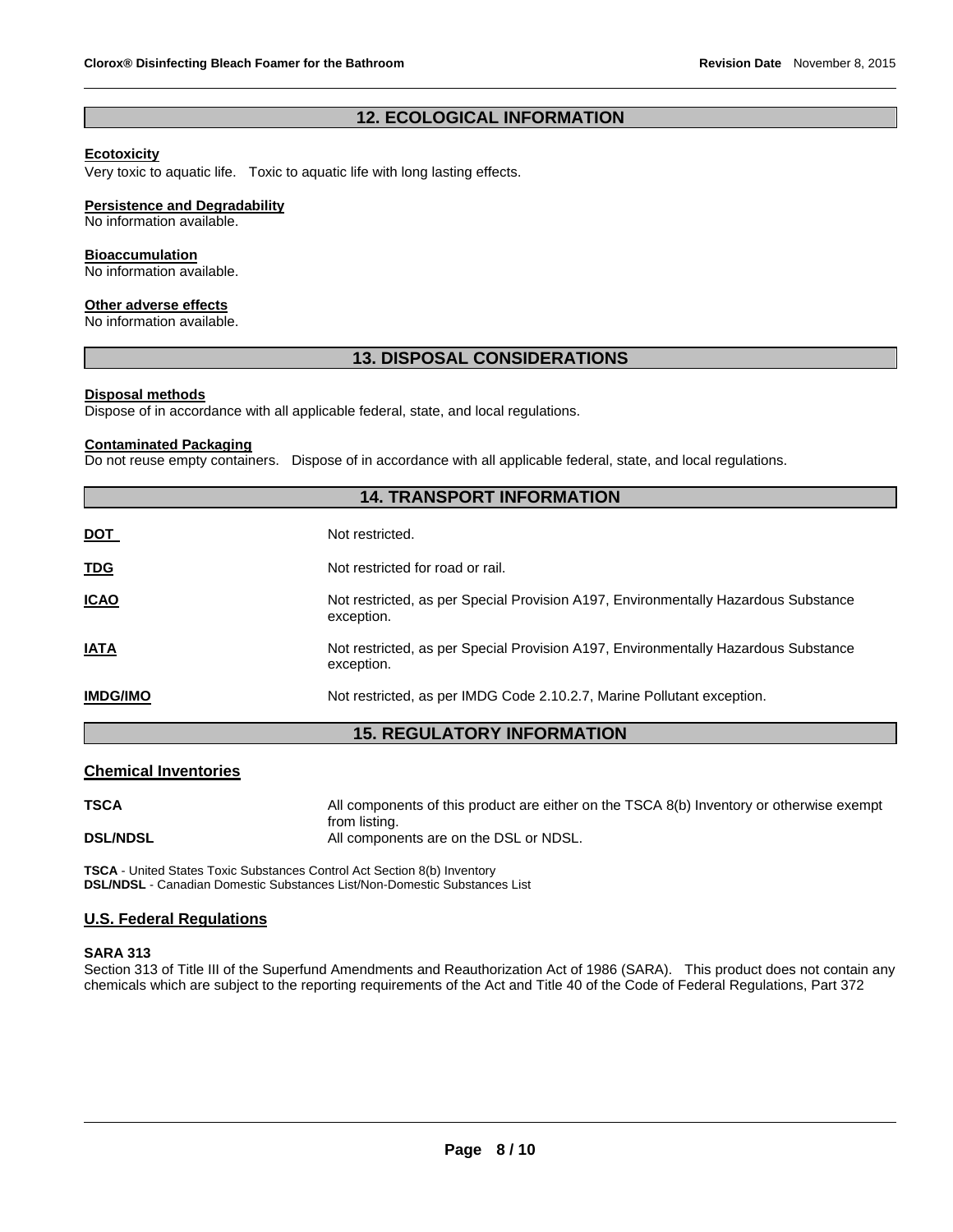| SARA 311/312 Hazard Categories           |     |
|------------------------------------------|-----|
| <b>Acute Health Hazard</b>               | Yes |
| <b>Chronic Health Hazard</b>             | Nο  |
| <b>Fire Hazard</b>                       | No  |
| <b>Sudden Release of Pressure Hazard</b> | Nο  |
| <b>Reactive Hazard</b>                   | N٥  |

#### **Clean Water Act**

This product contains the following substances that are regulated pollutants pursuant to the Clean Water Act (40 CFR 122.21 and 40 CFR 122.42)

| <b>Chemical Name</b>             | <b>CWA - Reportable</b><br>Quantities | <b>CWA - Toxic Pollutants</b> | <b>CWA - Priority Pollutants</b> | <b>CWA - Hazardous</b><br><b>Substances</b> |
|----------------------------------|---------------------------------------|-------------------------------|----------------------------------|---------------------------------------------|
| Sodium hypochlorite<br>7681-52-9 | 100 <sub>lb</sub>                     |                               |                                  |                                             |
| Sodium hydroxide<br>1310-73-2    | 1000 lb                               |                               |                                  |                                             |

#### **CERCLA**

This material, as supplied, contains one or more substances regulated as a hazardous substance under the Comprehensive Environmental Response Compensation and Liability Act (CERCLA) (40 CFR 302)

| <b>Chemical Name</b>             | <b>Hazardous Substances RQs</b> | <b>Extremely Hazardous Substances</b><br><b>RQs</b> | RQ                                        |
|----------------------------------|---------------------------------|-----------------------------------------------------|-------------------------------------------|
| Sodium hypochlorite<br>7681-52-9 | 100 lb                          | -                                                   | RQ 100 lb final RQ<br>RQ 45.4 kg final RQ |
| Sodium hydroxide<br>1310-73-2    | 1000 lb                         | -                                                   | RQ 1000 lb final RQ<br>RQ 454 kg final RQ |

#### **EPA Statement**

This chemical is a pesticide product registered by the Environmental Protection Agency and is subject to certain labeling requirements under federal pesticide law. These requirements differ from the classification criteria and hazard information required for safety data sheets and for workplace labels of non-pesticide chemicals. Following is the hazard information as required on the pesticide label:

**WARNING:** Causes substantial but temporary eye injury and can irritate skin. For sensitive skin or prolonged use, wear gloves. Do not get in eyes or on clothing. Vapors may irritate. Use only in well-ventilated areas. Avoid prolonged breathing of vapors. **Not recommended for use by persons with heart conditions or chronic respiratory problems such as asthma, emphysema or obstructive lung disease.** Due to irritating nature, may be harmful if swallowed.

#### **US State Regulations**

#### **California Proposition 65**

This product does not contain any Proposition 65 chemicals.

#### **U.S. State Right-to-Know Regulations**

| <b>Chemical Name</b>             | New Jersey | <b>Massachusetts</b> | Pennsylvania | <b>Rhode Island</b> | <b>Illinois</b> |
|----------------------------------|------------|----------------------|--------------|---------------------|-----------------|
| Sodium hypochlorite<br>7681-52-9 |            |                      |              |                     |                 |
| Sodium hydroxide<br>1310-73-2    |            |                      |              |                     |                 |